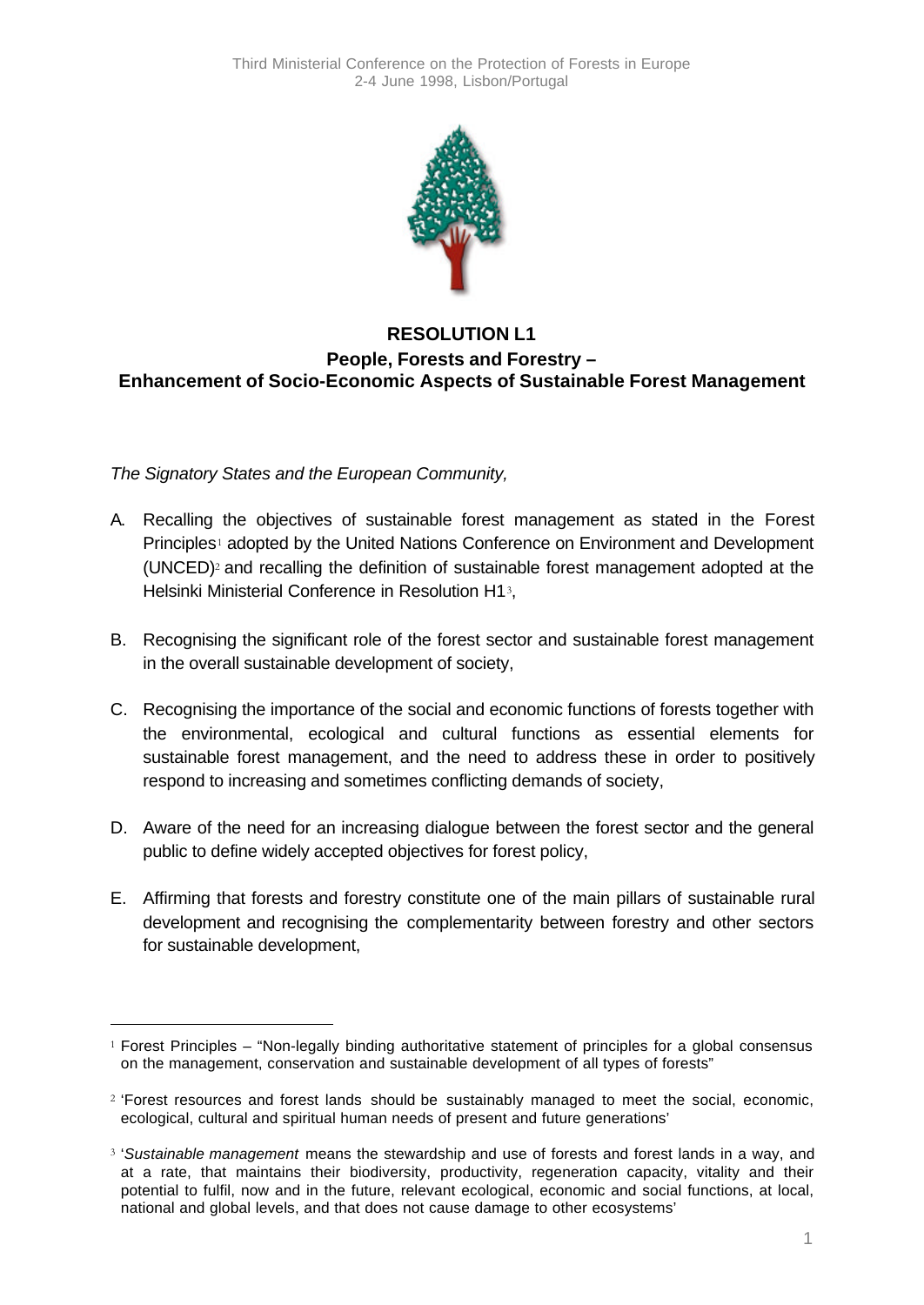- F. Aware of the contribution of the forest sector in most European countries as a source of direct and indirect employment, and the potential to generate new job and income opportunities mainly in rural areas in such diverse businesses as non-traditional small scale industry, other forest related activities such as recreation and eco-tourism, and other emerging ventures,
- G. Recalling that sound and adequate regulatory, institutional and economic frameworks are important for practising sustainable forest management,
- H. Recalling that forest management in Europe, relies on millions of private owners as well as on the activities of state bodies and other public structures with long traditions and rights,
- I. Emphasising the renewable and environmentally friendly nature of wood and non-wood forest products from forests under sustainable management, and that development of proper assessment and valuation methods are needed for the non-marketed forest goods and services,
- J. Acknowledging the valuable contribution of the FAO/ECE/ILO<sup>4</sup> Team of Specialists on Social Aspects of Sustainable Forest Management, notably through the report "People, Forests and Sustainability";

*commit themselves to promote:*

- *1. The implementation of the General Guidelines and Future Actions set out in this resolution;*
- *2. The exchange of experience and co-operation in carrying out the Future Actions within Europe through existing international organisations and institutions.*

## **PART I: GENERAL GUIDELINES**

l

- 1. The interaction between forestry and society in general, should be promoted through partnerships, and be strengthened by raising general awareness of the concept of sustainable forest management and the role of forests and forestry in sustainable development. Therefore an adequate level of participation, education, public relations and transparency in forestry is needed.
- 2. Sound regulatory, institutional and economic frameworks should be maintained and improved at national level, conducive to enabling and motivating all forest owners to practice sustainable forest management and to make long term investments in forestry.

<sup>4</sup> FAO – Food and Agriculture Organisation of the United Nations, ECE – United Nations Economic Commission for Europe and ILO – International Labour Organisation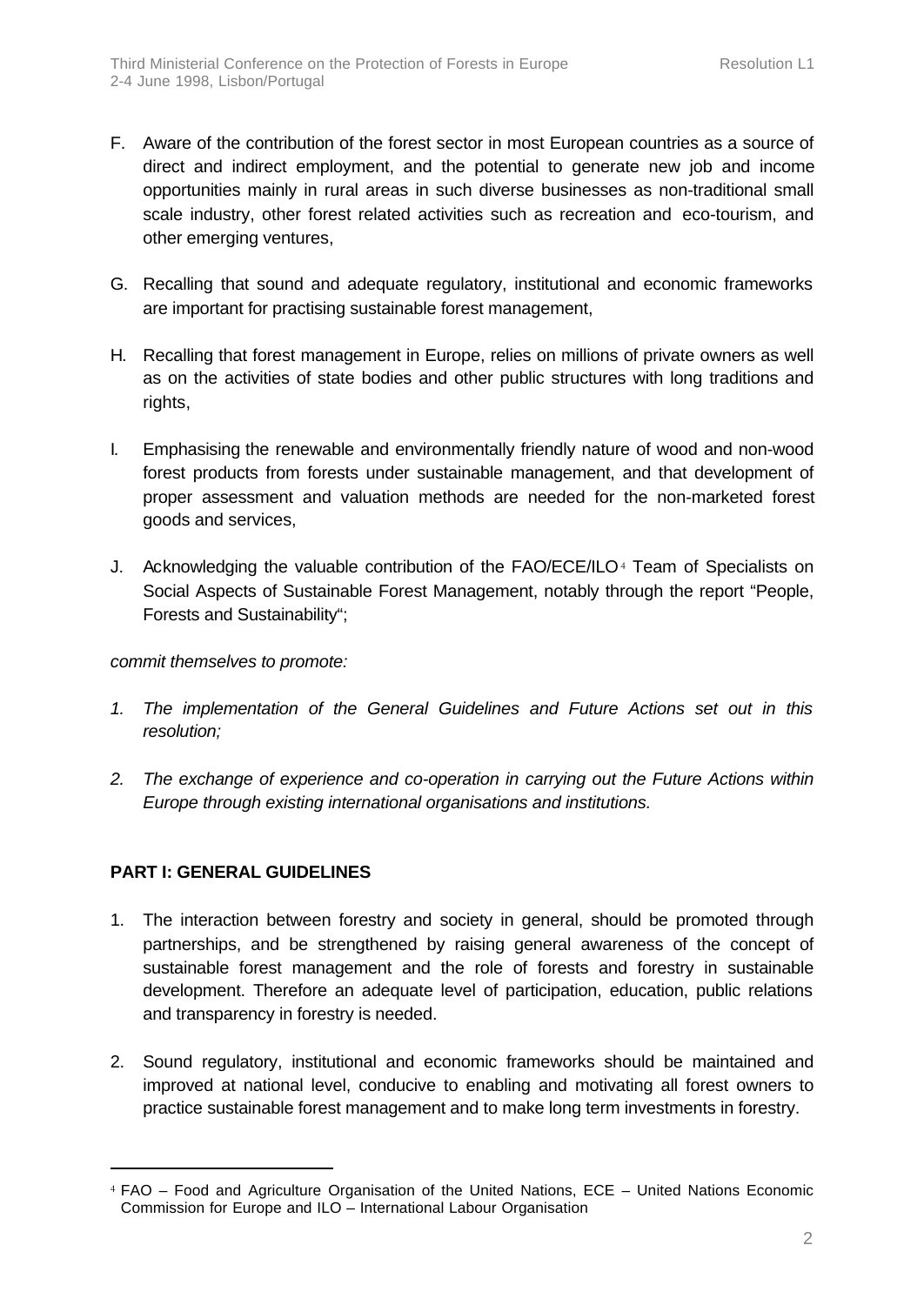- 3. Structures of co-operation, particularly organisations of forest owners, should be encouraged in their development and capacity to reinforce sustainable forest management practices and to facilitate *inter alia*, information flow, production and marketing of products and services, including new and hitherto non-marketed forest products and services.
- 4. The contribution of forestry to sustainable rural development should be fully utilised through the coherence of forest policies and programmes and activities in other sectors, such as agriculture, tourism, environment, energy and industry taking advantage of complementarities and synergies.
- 5. The marketed and non-marketed cultural, social and environmental services of forests should be assessed and their contributions to society and sustainable rural development should be integrated in the overall policies and programmes of the forest and other sectors.
- 6. New employment and income opportunities in sustainable forestry should be stimulated notably through diversification of activities related to forests.
- 7. Human resources development policies should stimulate the adaptation to changing job opportunities related to forests, broaden the competence of forest owners and managers and forestry workforce in forest management, and to strive to offer equal opportunities in employment, income, training and careers.
- 8. Gender aspects in European forestry and their potential in further development of sustainable forest management should be recognised and fully utilised.
- 9. The production, marketing and consumption of wood and other forest products and services from forests under sustainable management, a key renewable resource, should be actively promoted as a means for improving the economic viability of forest management, taking advantage of the new market opportunities.

## **PART II: FUTURE ACTIONS**

*The Signatory States and the European Community, commit themselves to:*

- 1. Develop, at adequate levels, a dialogue with the public and efficient programmes to increase awareness of the benefits of sustainable forestry for society .
- 2. Continue to develop the conditions for the participation of relevant stakeholders in the development of forest policies and programmes.
- 3. Explore ways and means to maintain and develop at national level sound regulatory, institutional and economic frameworks conducive to enabling and motivating all forest